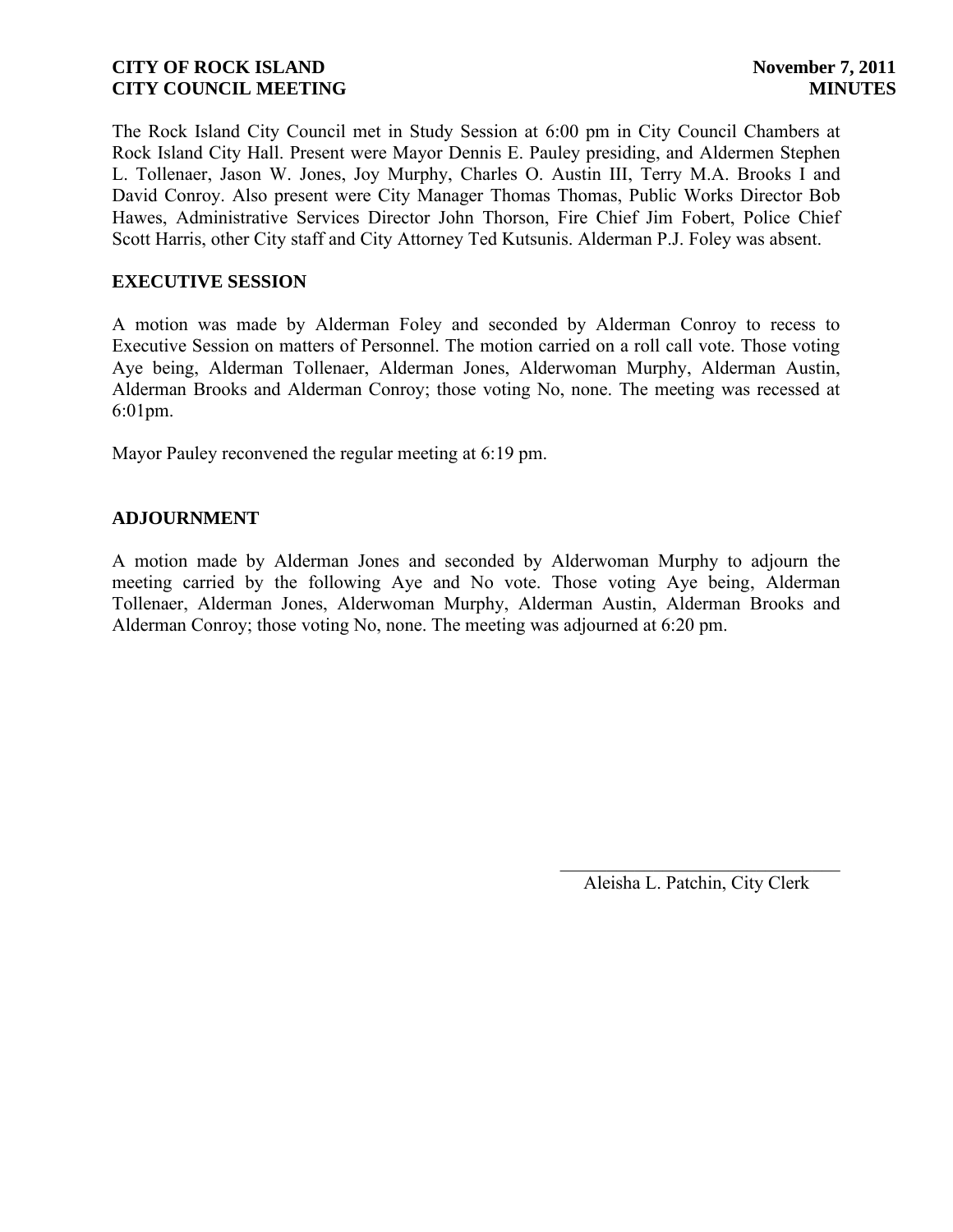Rock Island City Council met in regular session at 6:45 pm in Council Chambers of Rock Island City Hall. Present were Mayor Dennis E. Pauley presiding, and Aldermen Stephen L. Tollenaer, Jason W. Jones, Joy Murphy, Charles O. Austin III, Terry M.A. Brooks I, David Conroy and P. J. Foley. Also present was City Manager Thomas Thomas.

#### **Introductory Proceedings**

Mayor Pauley called the meeting to order and led in the Pledge of Allegiance. Alderman Brooks gave the Invocation.

## Agenda Item #5 **Minutes of the Meeting of October 24, 2011.**

A motion was made by Alderman Jones and seconded by Alderman Conroy to approve the Minutes of the Meeting of October 24, 2011. The motion carried by the following Aye and No vote; those voting Aye being, Alderman Tollenaer, Alderman Jones, Alderwoman Murphy, Alderman Austin, Alderman Brooks, Alderman Conroy and Alderman Foley; those voting No, none.

## Agenda Item #6 **Update Rock Island by Mayor Pauley.**

Mayor Pauley stated that the City of Rock Island facilities will be open on Veteran's Day, November 11<sup>th</sup>. It was noted that refuse, recycling and yard waste will be collected as normal.

Mayor Pauley advised that the first nationwide test of the Emergency Alert System (EAS) will take place on Wednesday, November 9, 2011 at 1:00 pm. The Mayor added that it will be conducted by the U.S. Department of Homeland Security's Federal Emergency Management Agency (FEMA) and the Federal Communications Commission (FCC). It was noted that this test may last up to three and a half minutes.

Mayor Pauley indicated that the EAS is a national alert and warning system, which enables the President of the United States to address the public during emergencies. It was noted that local and State EAS systems are tested regularly; however there has never been a single nationwide test. Mayor Pauley offered that this alert will include broadcast radio and television stations, cable television, satellite radio and television services and wireline video service.

The Mayor advised that during the November  $9<sup>th</sup>$  test, the public will hear an audio message stating "This is a test," which will be the same for radio and television. Mayor Pauley stated that the City encourages you to share this information with family, friends, neighbors, and coworkers to reduce the potential for increased calls to local police and fire departments or to 911. It was noted that this event should serve as a reminder that everyone should establish an emergency plan and preparedness kit for themselves and their families. Mayor Pauley advised that for information on how to prepare and stay informed in the case of an actual emergency can be found at [www.Ready.gov.](http://www.ready.gov/)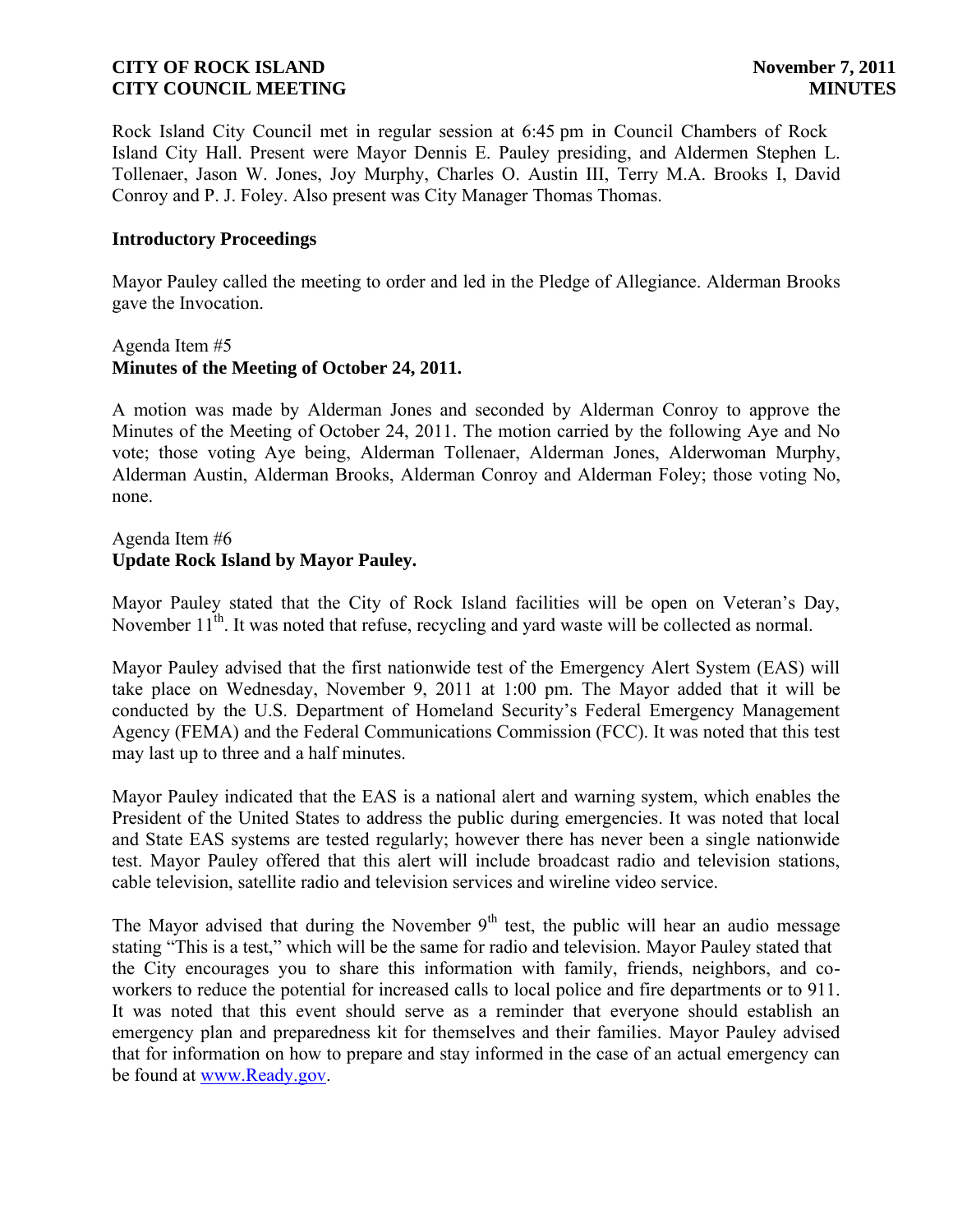Mayor Pauley stated that Police Chief Scott D. Harris urges motorists to take certain precautions in an attempt to reduce the number of vehicle thefts as well as thefts from vehicles during this time of year. It was noted that with the onset of colder temperatures, motorists are likely to start warming up their vehicles before driving. Mayor Pauley indicated that while this may be more comfortable at the start of the trip, an unattended running motor vehicle is an open invitation for criminals to take the vehicle. It was noted that while letting an unattended vehicle run on the street is prohibited, many still continue this practice. However, if it is necessary to pre-heat a vehicle, make every effort to keep the vehicle in sight while it is running.

Mayor Pauley stated that another precaution vehicle owners may take is to install vehicle alarms and remote starters, which often stop the engine unless the ignition key is used. It was noted that while this will not guarantee a vehicle will not be stolen, it greatly reduces the likelihood.

Mayor Pauley advised that residents are asked to report the activation of an audible alarm to police immediately. It was noted that most thefts are crimes of opportunity. Mayor Pauley stated that reducing the opportunity and joining with law enforcement efforts by reporting suspicious activity immediately can have a big impact on those incidents.

Mayor Pauley advised that there's something for everyone on your list at the  $4<sup>th</sup>$  annual Holiday Market at Hauberg Civic Center on Saturday, November  $12<sup>th</sup>$  from 9:00 am to 2:00 pm. Mayor Pauley stated that everyone can shop for loved ones in a comfortable, beautiful setting with plenty of close parking. It was noted that unique gifts and stocking stuffers can be found in an array of prices for family, friends, coworkers, party hostess, hair dresser, Secret Santa and yourself.

Mayor Pauley indicated that Hauberg Civic Center is located at 1300 24<sup>th</sup> Street in Rock Island. It was noted that children under 18 must be accompanied by an adult. The Mayor advised that vendor space is available for this Rock Island Parks & Recreation event; please call (309) 732- 2132 by November  $8<sup>th</sup>$ .

# Agenda Item #7

# **A Special Ordinance amending a Special Ordinance granting a Special Use Permit at 3204 27th Avenue.**

Alderman Conroy moved and Alderman Foley seconded to consider, suspend the rules and pass the ordinance. The motion carried by the following Aye and No vote: those voting Aye being, Alderman Tollenaer, Alderman Jones, Alderwoman Murphy, Alderman Austin, Alderman Brooks, Alderman Conroy and Alderman Foley; those voting No, none.

# Agenda Item #8

# **A Special Ordinance vacating a dead-end segment of 22nd Avenue east of 46th Street**.

It was moved by Alderman Conroy and seconded by Alderman Foley to consider, suspend the rules and pass the ordinance.

Discussion followed.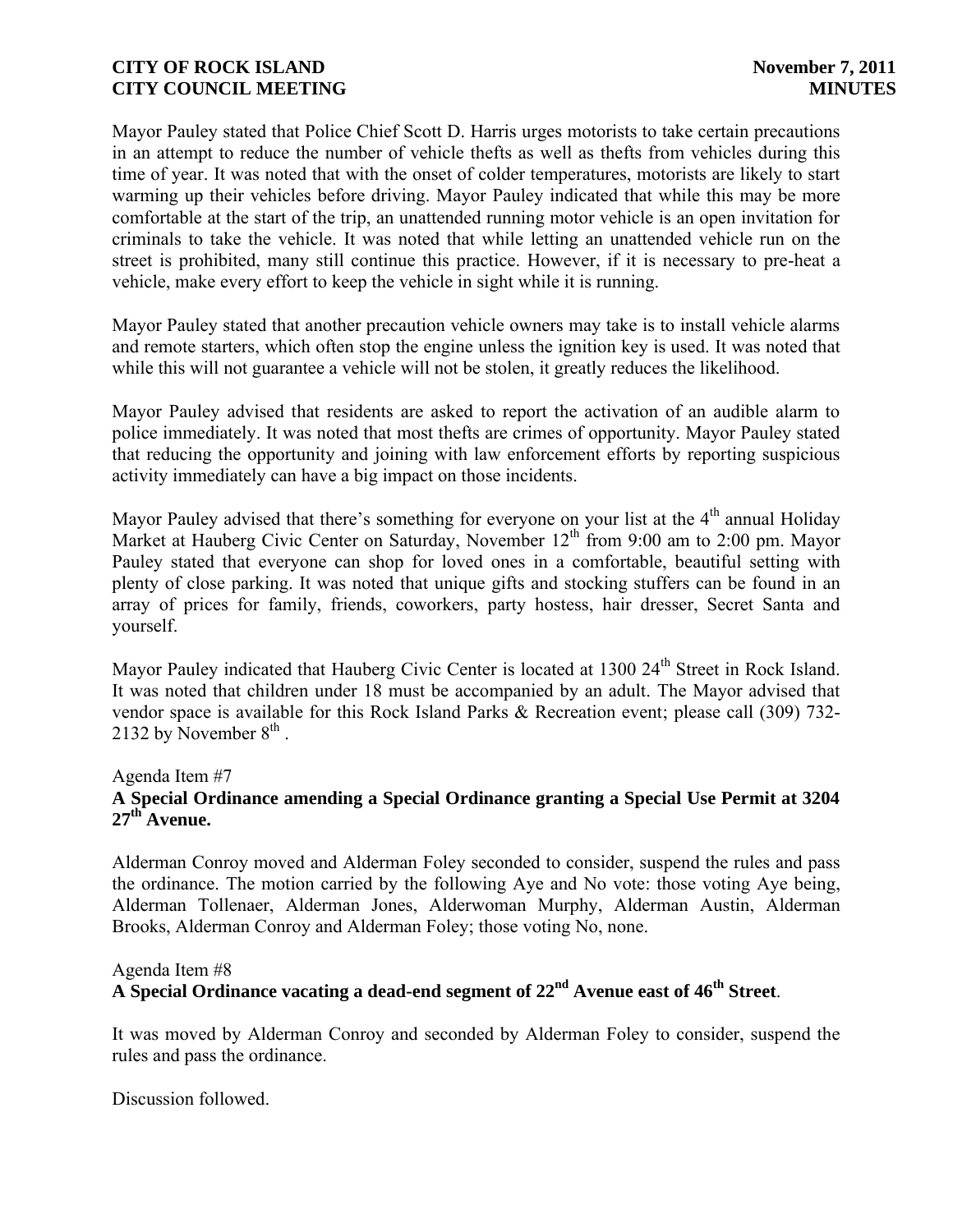Alderman Austin stated that when this item was presented last Monday, Alderwoman Murphy had asked about the cost of recording and who would be responsible for it. Alderman Austin added that it was stated that the City would be responsible for the costs. Alderman Austin advised that it would make sense that the property owners that benefit from the action should be the ones to pay for the costs, which are minimal.

Alderman Austin then moved to amend the ordinance to add to section two that all costs for recording should be paid by the beneficiary landowners to the transaction, Alderwoman Murphy seconded. The motion carried by the following Aye and No vote: those voting Aye being, Alderman Tollenaer, Alderman Jones, Alderwoman Murphy, Alderman Austin, Alderman Brooks, Alderman Conroy and Alderman Foley; those voting No, none.

Alderman Conroy advised that since the City is moving in that direction, the Policy should be changed.

After discussion, the original amended motion reads as follows:

It was moved by Alderman Conroy and seconded by Alderman Foley to consider, suspend the rules and pass the ordinance with the addition in section two that all costs for recording should be paid by the beneficiary landowners to the transaction. The motion carried by the following Aye and No vote: those voting Aye being, Alderman Tollenaer, Alderman Jones, Alderwoman Murphy, Alderman Austin, Alderman Brooks, Alderman Conroy and Alderman Foley; those voting No, none.

## Agenda Item #9

# **A Special Ordinance amending Chapter 14, Article II, Section 14-20, Paragraph (7) of the Code of Ordinances regarding gifting of liquor for private rentals.**

Alderman Foley moved and Alderman Conroy seconded to consider, suspend the rules and pass the ordinance. The motion carried by the following Aye and No vote: those voting Aye being, Alderman Tollenaer, Alderman Jones, Alderwoman Murphy, Alderman Austin, Alderman Brooks, Alderman Conroy and Alderman Foley; those voting No, none.

## Agenda Item #10 **CLAIMS**

It was moved by Alderman Austin and seconded by Alderwoman Murphy to accept the following reports and authorize payment as recommended. The motion carried by the following Aye and No vote: those voting Aye being, Alderman Tollenaer, Alderman Jones, Alderwoman Murphy, Alderman Austin, Alderman Brooks, Alderman Conroy and Alderman Foley; those voting No, none.

a. Report from the Public Works Department regarding payment #3 and final in the amount of \$115,017.13 to Centennial Contractors of the Quad Cities, Inc. for services provided for the  $34<sup>th</sup>$  Avenue Court Reconstruction East of  $12<sup>th</sup>$  Street project. (303)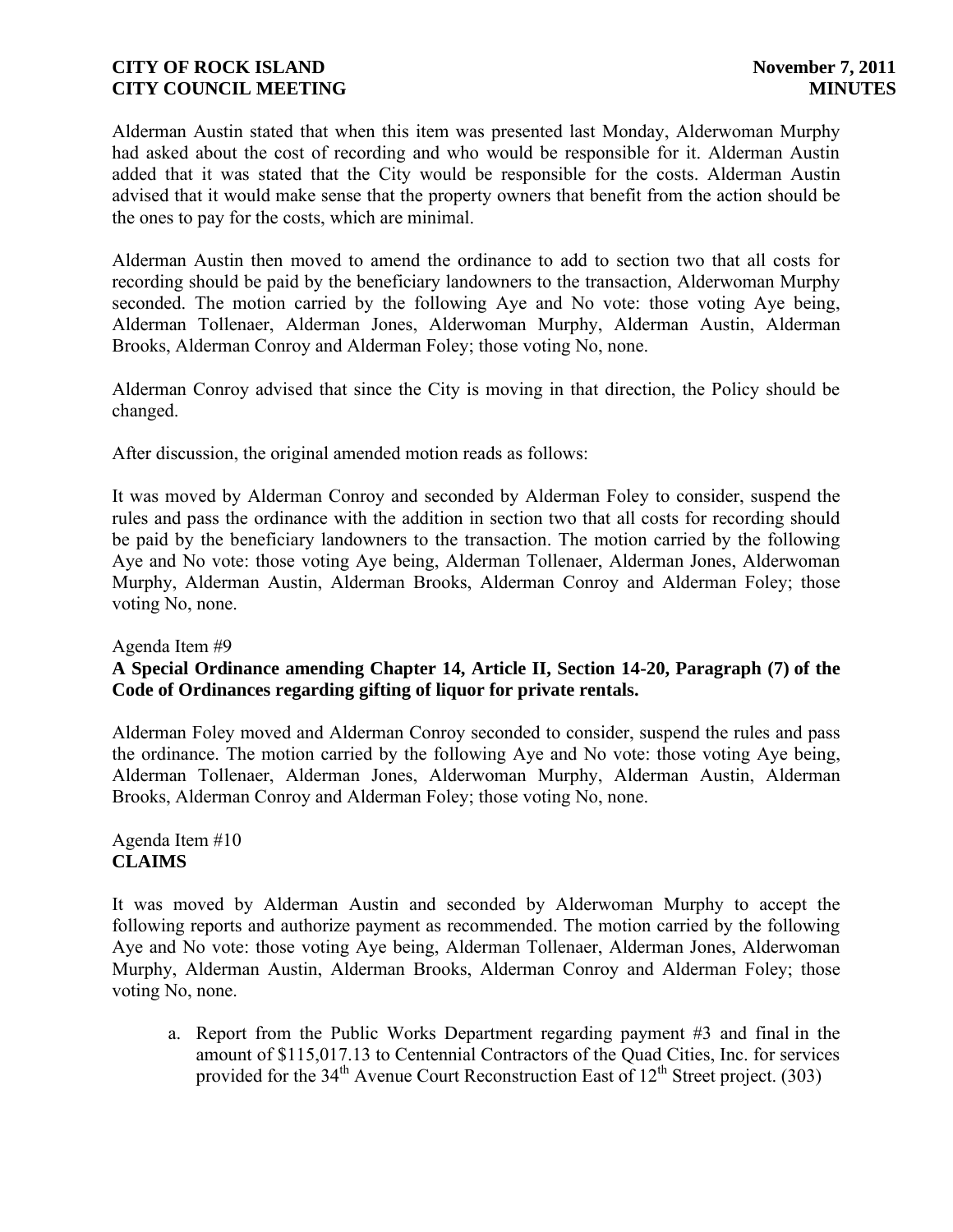- b. Report from the Public Works Department regarding payment #13 in the amount of \$4,668.00 to the Treasurer of the State of Illinois for the City's share of the IL 92 resurfacing from  $38<sup>th</sup>$  Street to the Moline border project. (304)
- c. Report from the Public Works Department regarding payment #4 and final in the amount of \$77,959.90 to Walter D. Laud, Inc. for services provided for the  $25<sup>th</sup>$ Avenue Reconstruction from  $17<sup>th</sup>$  Street to  $24<sup>th</sup>$  Street project. (305)
- d. Report from the Public Works Department regarding payment #11 in the amount of \$109,111.82 to General Constructors, Inc. for services provided for the Public Works Department Street Garage project. (306)
- e. Report from the Public Works Department regarding payment #1 in the amount of \$24,286.01 to National Power Rodding Corp. for services provided for the 2011 Sewer Cleaning and Televising project. (307)
- f. Report from the Public Works Department regarding payment #1 in the amount of  $$59,766.92$  to Walter D. Laud, Inc. for services provided for the  $25<sup>th</sup>$  Street Reconstruction from  $4<sup>th</sup>$  Avenue to  $5<sup>th</sup>$  Avenue project. (309)

## Agenda Item #11

# **Claims for the weeks of October 21 through October 27 in the amount of \$649,069.83, and October 28 through November 3 in the amount of \$560,034.20.**

Alderman Austin moved and Alderwoman Murphy seconded to allow the claims. The motion carried by the following Aye and No vote: those voting Aye being, Alderman Tollenaer, Alderman Jones, Alderwoman Murphy, Alderman Austin, Alderman Brooks, Alderman Conroy and Alderman Foley; those voting No, none.

# Agenda Item #12 **Payroll for the weeks of October 17 through October 30 in the amount of \$1,231,733.90.**

It was moved by Alderman Foley and seconded by Alderman Conroy to allow the payroll. The motion carried by the following Aye and No vote: those voting Aye being, Alderman Tollenaer, Alderman Jones, Alderwoman Murphy, Alderman Austin, Alderman Brooks, Alderman Conroy and Alderman Foley; those voting No, none.

## Agenda Item #13

## **Report from the Administrative Services Department regarding a proposed labor agreement between the City and the International Association of Fire Fighters (IAFF) for the period of March 21, 2011 through March 30, 2014.**

Alderman Jones moved and Alderman Conroy seconded to approve the agreement as recommended and authorize the City Manager to execute the contract documents. The motion carried by the following Aye and No vote: those voting Aye being, Alderman Tollenaer,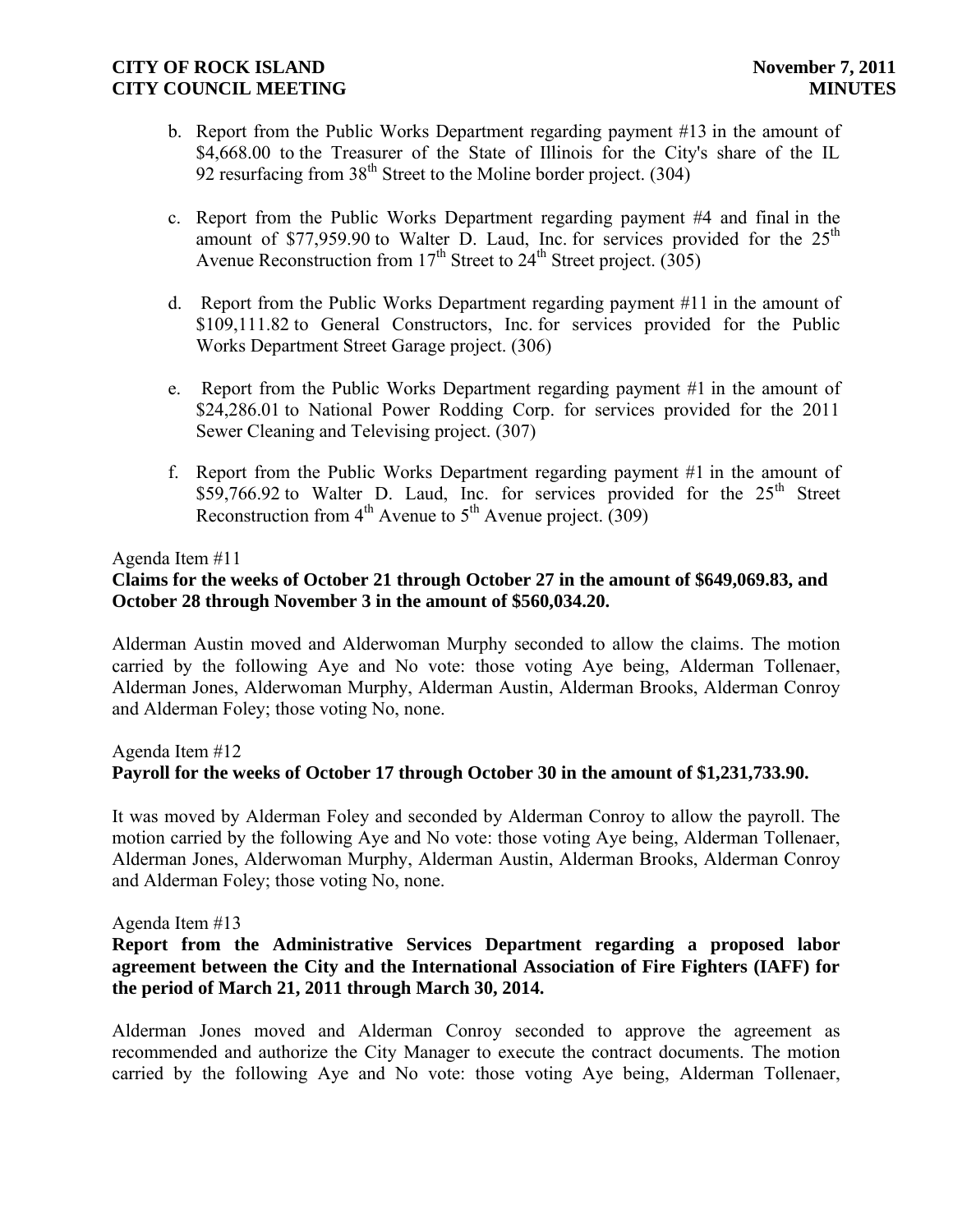Alderman Jones, Alderwoman Murphy, Alderman Austin, Alderman Brooks, Alderman Conroy and Alderman Foley; those voting No, none.

#### Agenda Item #14

## **Report from the Police Department regarding a Dry Cleaning contract with Burke Cleaners, Inc., recommending a one year renewal expiring December 31, 2012 at the prices quoted in the existing contrac**t.

It was moved by Alderwoman Murphy and seconded by Alderman Jones to approve the contract as recommended and authorize the City Manager to execute the contract documents. The motion carried by the following Aye and No vote: those voting Aye being, Alderman Tollenaer, Alderman Jones, Alderwoman Murphy, Alderman Austin, Alderman Brooks, Alderman Conroy and Alderman Foley; those voting No, none.

#### Agenda Item #15

## **Report from the Community and Economic Development Department regarding a contract**  with EnviroNet, Inc. for an environmental assessment of Parking Lot C in the amount of **\$30,000.00 to be paid from Downtown TIF funds.**

Alderman Jones moved and Alderwoman Murphy seconded to approve the contract as recommended, authorize the City Manager to execute the contract documents and authorize staff to enroll the site in IEPA's Site Remediation Program.

Discussion followed. Alderman Tollenaer inquired as to why this item does not differ from Blackhawk Road and 11<sup>th</sup> Street when the City was looking for underground storage tanks.

Special Projects Manager Sally Heffernan stated that when there is a City owned site in which the City may want to sell or lease for long term for development, the City wants to make sure that the site doesn't have any environmental issues. Ms. Heffernan added that if there are issues, and when the developer goes to obtain financing for that site, that will be the first question that the bank or financing authority will ask.

Ms. Heffernan explained that what is usually done first is a phase one environmental, which is a background check of what was there and what kind of business operated on the site. It was noted that in this particular case, there were three potentially contaminating types of operations on that site. Ms. Heffernan added that whenever there are issues, the environmental consultant has to list those as potentials for contamination and when they do that, the only way that they can be discarded is to do some intrusive investigation at the site to make sure there is nothing left that would cause a problem in the future.

Alderman Tollenaer inquired as to why not let the IEPA spend the money to find out if the site is contaminated or needs remediation.

Ms. Heffernan responded that the problem is financing and further explained the process. Ms. Heffernan offered that minimal evasive testing of the site could be done, but if there is a problem, it would be backed up, put in the SRP program and it would need to start over.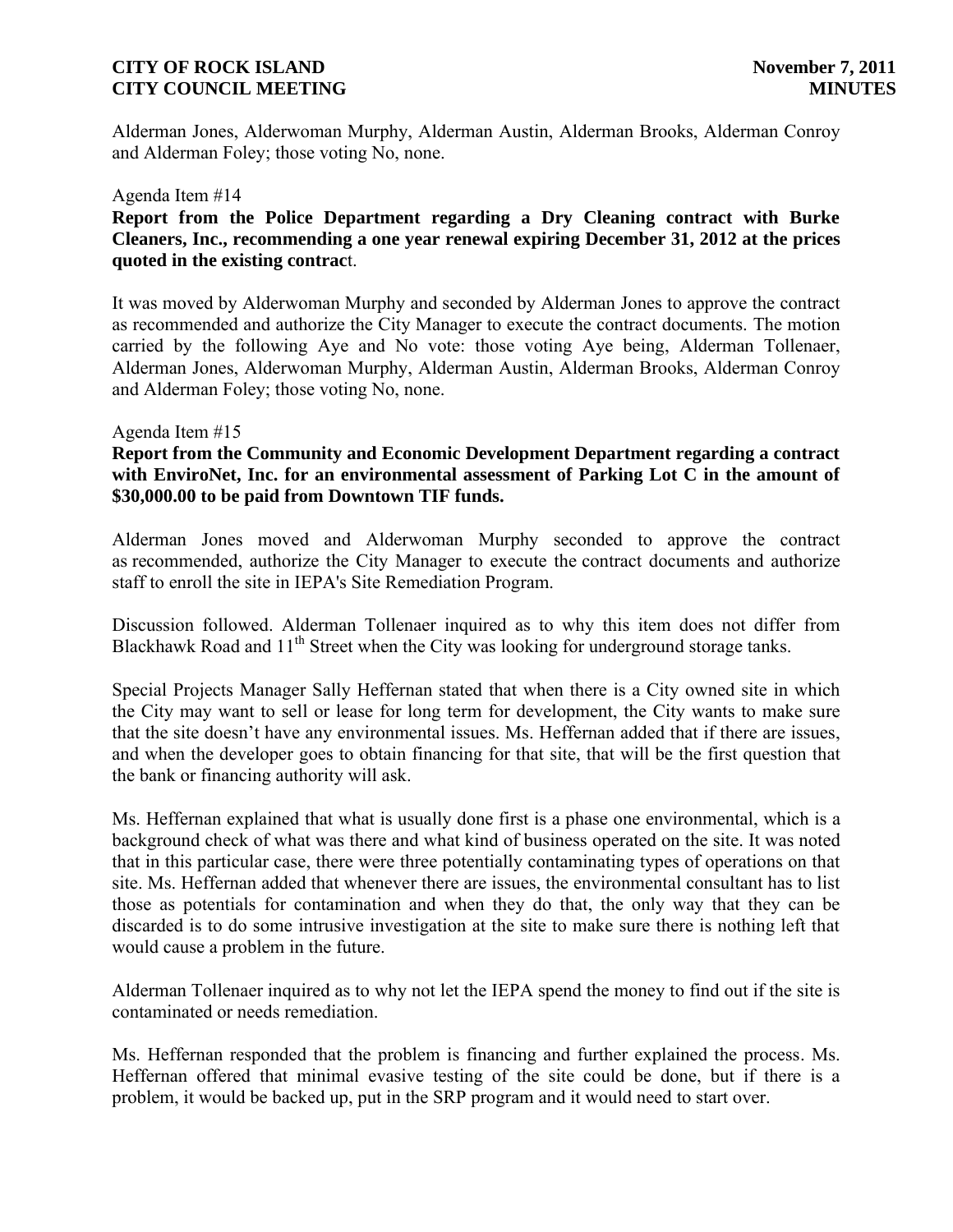After more discussion regarding contamination, Alderman Tollenaer moved to table Agenda Item #15 and Alderman Brooks seconded. The motion carried by the following Aye and No vote: those voting Aye being, Alderman Tollenaer, Alderman Jones, Alderwoman Murphy, Alderman Austin, Alderman Brooks, Alderman Conroy and Alderman Foley; those voting No, none.

Mayor Pauley inquired as to how long to table this item. Alderman Tollenaer stated indefinitely until Council has a Study Session on it.

Alderman Foley inquired as to whether a Study Session could be held next week on this item.

City Manager Thomas advised that he would look at available dates and try to schedule it.

## Agenda Item #16

# **Report from the Community and Economic Development Department regarding a Memorandum of Understanding with the RiverStone Group, Inc. and Rock Island Boatworks, Inc. for a market analysis and development feasibility study.**

It was moved by Alderman Tollenaer and seconded by Alderwoman Murphy to approve the memorandum of understanding as recommended and authorize the City Manager to execute the documents. The motion carried by the following Aye and No vote: those voting Aye being, Alderman Tollenaer, Alderman Jones, Alderwoman Murphy, Alderman Austin, Alderman Brooks, Alderman Conroy and Alderman Foley; those voting No, none.

#### Agenda Item #17

## **Report from the Public Works Department regarding a request for qualifications, recommending the selection of Utility Service Company to provide long-term repair and maintenance services for the water tower at 16th Avenue and 24th Street.**

Alderman Conroy moved and Alderwoman Murphy seconded to approve the selection of Utility Service Company as recommended and authorize the Public Works Department to negotiate a service agreement. The motion carried by the following Aye and No vote: those voting Aye being, Alderman Tollenaer, Alderman Jones, Alderwoman Murphy, Alderman Austin, Alderman Brooks, Alderman Conroy and Alderman Foley; those voting No, none.

#### Agenda Item #18

**Report from the Community and Economic Development Department regarding a request from the City for rezoning from a B-1 (neighborhood business) district to an R-3 (one and two family residence) district for seven parcels located in the neighborhood adjacent to 9th Street and 10th Avenue.**

It was moved by Alderman Tollenaer and seconded by Alderwoman Murphy to approve the rezoning as recommended and refer to the City Attorney for an ordinance.

Discussion followed. Alderman Brooks inquired upon Planning and Redevelopment Administrator Alan Carmen as to whether this is the Vesey property, and whether or not a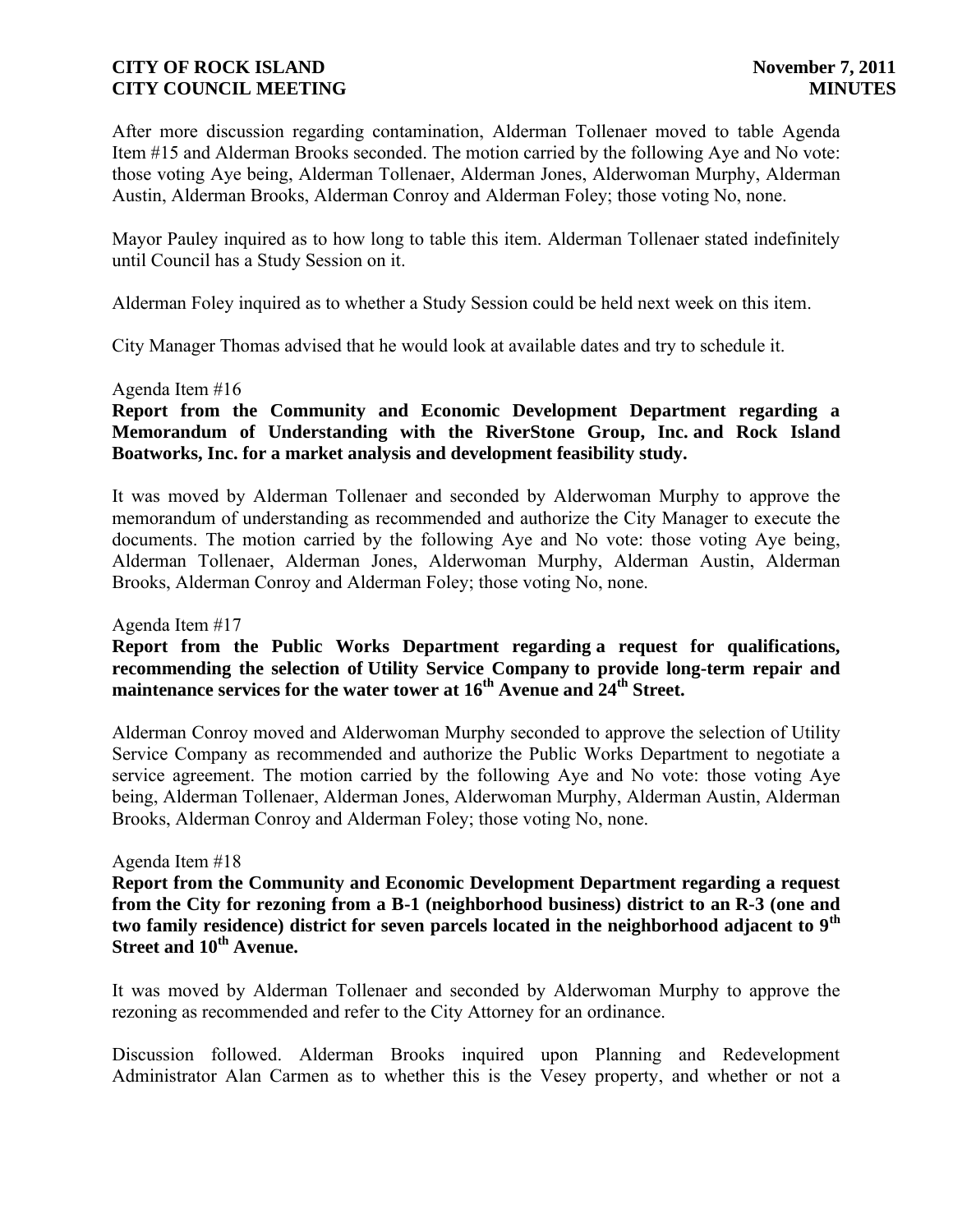decision has been made on what she will do with the property and has this item been discussed with Ms. Vesey.

Mr. Carmen stated that it was the Vesey property and Ms. Vesey was at the Planning Commission meeting last week. Mr. Carmen advised that they are still trying to find a commercial use for this property. Mr. Carmen noted that it may be some type of retail activity on the ground floor and possibly some type of small meeting space or a small banquet facility on the second floor. Mr. Carmen added that they can pursue this with the zoning change because they are grandfathered in.

After more discussion regarding the rezoning, the motion carried by the following Aye and No vote: those voting Aye being, Alderman Tollenaer, Alderman Jones, Alderwoman Murphy, Alderman Austin, Alderman Brooks, Alderman Conroy and Alderman Foley; those voting No, none.

#### Agenda Item #19

**Report from the Community and Economic Development Department regarding a request from the City to vacate the northern 10 foot segment of an approximate 20 foot wide east/west alley west of 9th Street at 10th Avenue.**

Alderman Austin moved and Alderwoman Murphy seconded to approve the vacation as recommended and refer to the City Attorney for an ordinance. The motion carried by the following Aye and No vote: those voting Aye being, Alderman Tollenaer, Alderman Jones, Alderwoman Murphy, Alderman Austin, Alderman Brooks, Alderman Conroy and Alderman Foley; those voting No, none.

#### Agenda Item #20

**Report from the Community and Economic Development Department regarding a request from the City and Habitat for Humanity to dedicate the north 10 feet of the parcel located at 1004 9th Street (owned by Habitat) to be incorporated with 10 feet of existing alley public right-of-way to create a new 20 foot wide east/west alley west of 9th Street at 10th Avenue.**

It was moved by Alderman Jones and seconded by Alderman Austin to approve the dedication as recommended and refer to the City Attorney for an ordinance. The motion carried by the following Aye and No vote: those voting Aye being, Alderman Tollenaer, Alderman Jones, Alderwoman Murphy, Alderman Austin, Alderman Brooks, Alderman Conroy and Alderman Foley; those voting No, none.

#### Agenda Item #21

**Report from the Community and Economic Development Department regarding the adoption of the 2009 International Building Code with amendments, the 2009 International Existing Building Code, the 2009 International Residential Code with amendments, the current Illinois Plumbing Code with amendments and the 2008 National Electrical Code with amendments.**